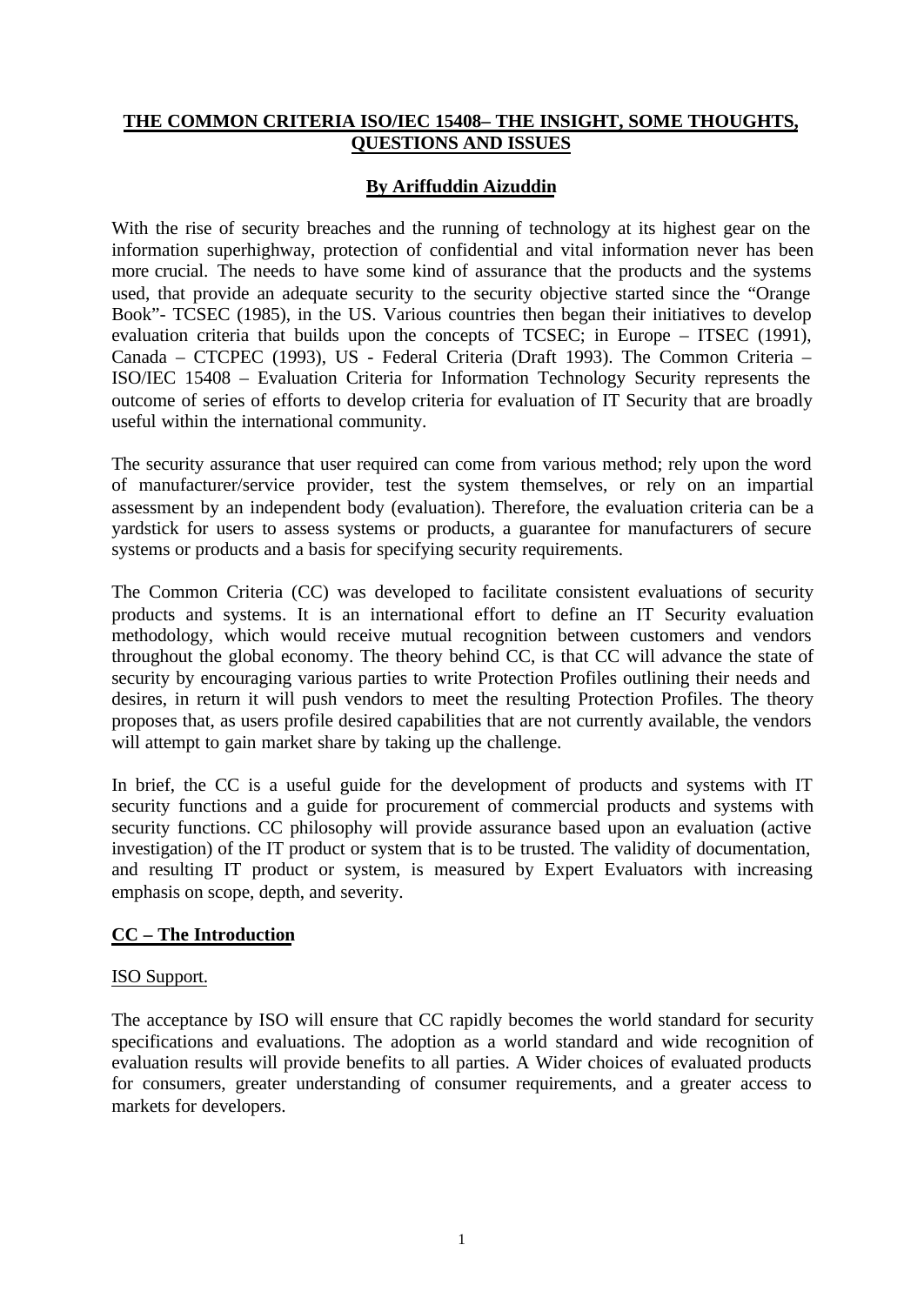## CC Certified Product.

The information can be found in evaluation schemes publications or on scheme web sites. Care should be exercise when selecting products from the lists, to ensure that the same version of products are being used, and that the intended environment is consistent with that evaluated.

## **Guarantees**

The certification/validation of evaluation results can provide a sound basis for confidences that security measure are appropriate to meet a given threat, and they are correctly implemented. However, it is not an absolute guarantee of security. As IT Security propose, the term security should always be viewed in relation to particular set of threats and assumptions about the environment. Nevertheless, CC includes an assurance scale (Evaluation Assurance Levels) that can be applied to help generate different levels of confidence in the security products.

## Interested Parties:

Consumers – The CC evaluations satisfy the needs of consumers, as this is the fundamental purpose and justification for evaluation process. The results will help them to decide an evaluated product or system to suit their security needs. CC gives implementation independent structure, the Protection Profile (PP) in which to express their special requirements for IT security measures.

Developers and Products Vendors – The developers need to understand how PPs work, since matching a PP is one of the best ways to ensure that a product provides the user requirements. Those that seek CC certification/validation need to understand CC approach, and what an evaluation facility that is require from them.

Evaluators and Certifiers/Validators/Overseers – CC model provides the separation roles of evaluator and certifier/validators. Certificates are awarded by national scheme based on evaluation carried out by independent evaluation facilities (testing laboratories).

Accreditors and approvers – They are the authorities that has the mandate to ascertain the security standard to be achieved using the CC. Acceditors need to understand how the Evaluation Assurance Levels (EAL) can be used as objective measures of risk reduction, when applied to critical security functions in IT system.

## **What is the CC?**

Overview.

The CC document consists of:

## Part 1 - Introduction and General Model

Part 1 defines general concepts and principles of IT security evaluation and presents a general model of evaluation. This part also presents the constructs for expressing IT security objectives, for selecting and defining IT security requirements, and for writing high-level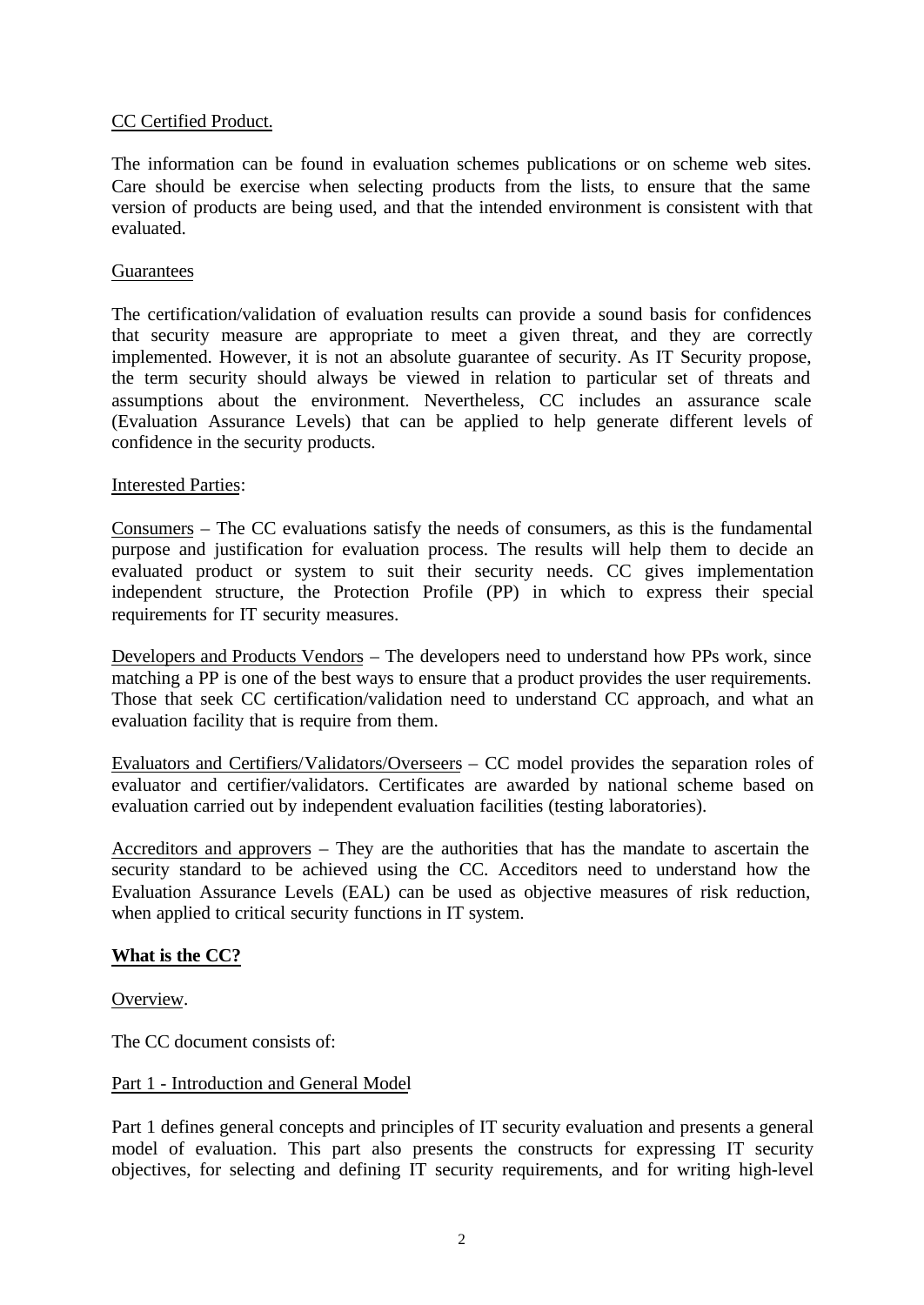specifications for products and systems. In addition, it provides the usefulness of each part of the CC in terms of each of the target audiences.

## Part 2 - Security Functional Requirements

This part establishes a set of security functional components as a standard way of expressing the security requirements for IT products and systems. The catalog is organized into classes, families, and components.

## Part 3 - Security Assurance Requirements

This part produces a catalog of establishes set of assurance components that can be used as a standard way of expressing the assurance requirements for IT products and systems. The Part 3 catalog is organized into the same class - family - component structure. Part 3 also defines evaluation criteria for PPs and STs. Part 3 presents the seven Evaluation Assurance Levels (EALs), which are predefined packages of assurance components that make up the CC scale for rating confidence in the security of IT products and systems.

## Consumers' use of CC

Consumer use of CC relates to the specification of functional and assurance requirements of products and systems under procurements. Part 2 of the CC is used when specifying the security functional requirements, and Part 3 is used when specifying the assurance requirements. Consumer can then use this statement of requirements as a specification to vendors of products or system integrators.

## Developers' use of CC

The CC should be used to produce deliverables to meet the (CC) requirements. They may specify the functional and assurance requirements in a Security Target, or may have them specified by the consumer in the form of a Protection Profile. The functional requirements, specified using Part 2 of CC, are those with which the products are required to conform. Part 3 of the CC contains developer actions that are to be followed when formulating deliverables for evaluations to a particular set of assurance requirements.

## Evaluators use of CC

CC contains mandatory statements of evaluation criteria that used when determining whether a Target of Evaluation (TOE) meets its claimed security functionality and assurance requirements. Guidance on the application of the CC is given in the Common Evaluation Methodology (CEM).

## **Key Terminology & Concepts.**

## Protection Profiles.

*Definition*: Implementation independent *statement* of security requirements for a category of TOEs (target of evaluation) that meet specific customer needs to address a specified security environment.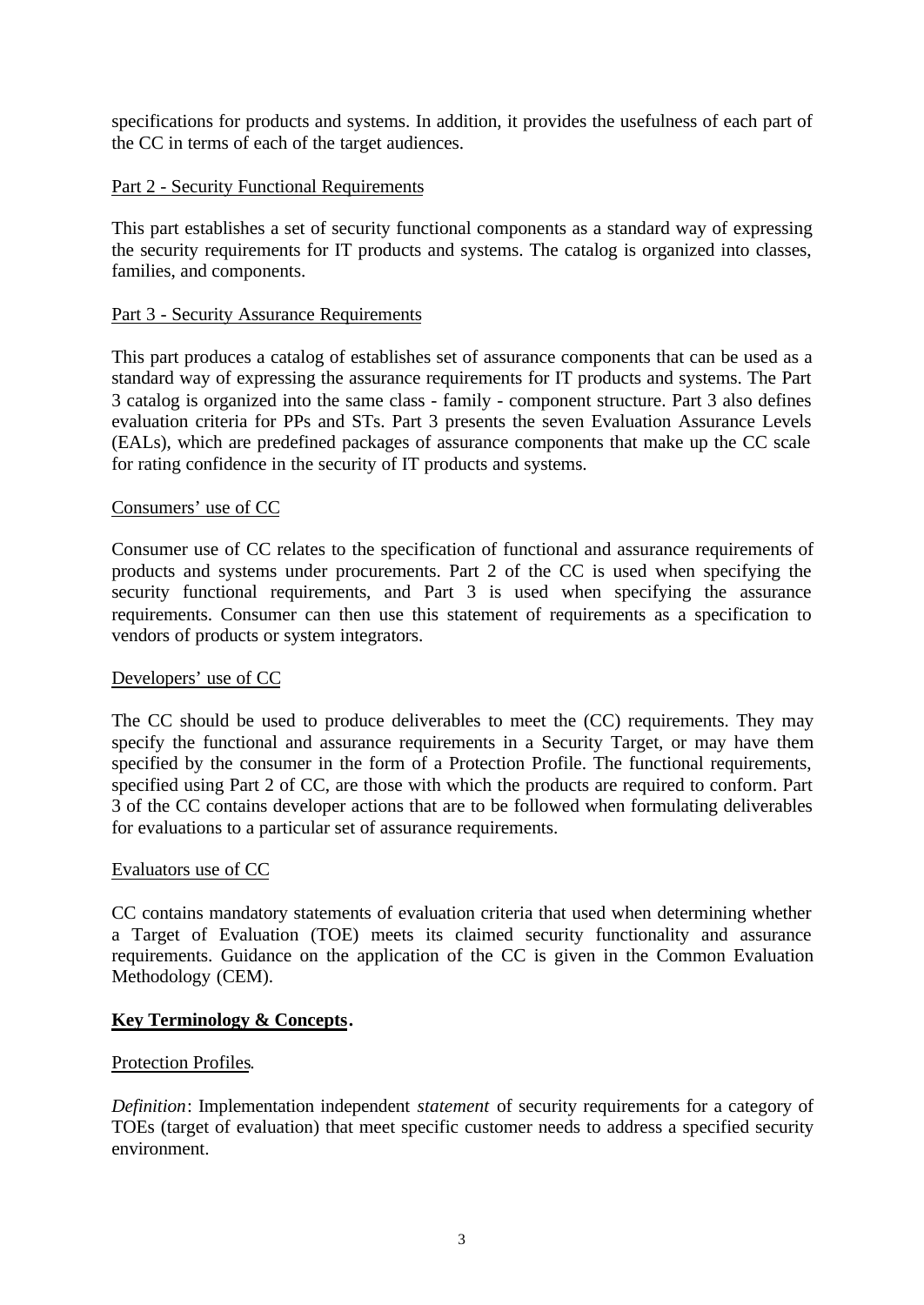A Protection Profile describes a set of requirements that are specified with the aim of countering specified threats in a specified environment. The Protection Profile may not describe the optimal solution, but it is anticipated that it will be consistent, correct, and complete. In other words, it will not be self-contradicting. It will contain all the pertinent information to adequately talk about the problem space it seeks to address. It is anticipated that a Protection Profile may be written by any of several parties. A Protection Profile may be written by a user community as a means of stating a need that is not adequately met by the current offerings on the market. An accrediting body such as a government, industry group, or insurance firm might also author a Protection Profile. This might be done as a means of standardizing for interoperability. It also can be done to set a minimum standard for protection. Protection Profiles - (*what the customer wants*) - is designed to answers the question: "What do I need in a security solution?"

## Security Target.

*Definition*: Are a basis against which an evaluation is performed. It's contains the TOE security threat, objectives, requirements, and summary specification of security functions and assurance measures.

An ST is a statement of security claims for a particular IT security product or system. The ST parallels the structure of the PP, though it has additional elements that include productspecific detailed information. The ST contains a set of security requirements for the product or system, which may be made by reference to a PP, directly by reference to CC functional or assurance components, or stated explicitly. An ST is the basis for agreement among all parties as to what security the product or system offers, and therefore the basis for its security evaluation. The ST contains a summary specification, which defines the specific measures taken in the product or system to meet the security requirements. Security Targets is actually designed to answers the question: "What do you provide in a security solution?" The Security Target - (*what the developer claims*) - authors are product vendors, developers and integrators.

## Package

An intermediate combination of security requirement components is termed a package. The package permits the expression of a set of either functional or assurance requirements that meet some particular need, expressed as a set of security objectives. A package is intended to be reusable and to define requirements that are known to be useful and effective in meeting the identified objectives. A package may be used in the construction of more complex packages or PPs and STs. The seven evaluation assurance levels (EALs) contained in Part 3 are predefined assurance packages.

## Target of Evaluation*.*

The TOE is an IT product or system to be evaluated, the security characteristics of which are described in specific terms by a corresponding ST, or in more general terms by a PP. In CC philosophy, it is important that a product or system be evaluated against the specific set of criteria expressed in the ST. This evaluation consists of rigorous analysis and testing performed by an accredited, independent laboratory. The scope of a TOE evaluation is set by the EAL and other requirements specified in the ST. Part of this process is an evaluation of the ST itself, to ensure that it is correct, complete, and internally consistent and can be used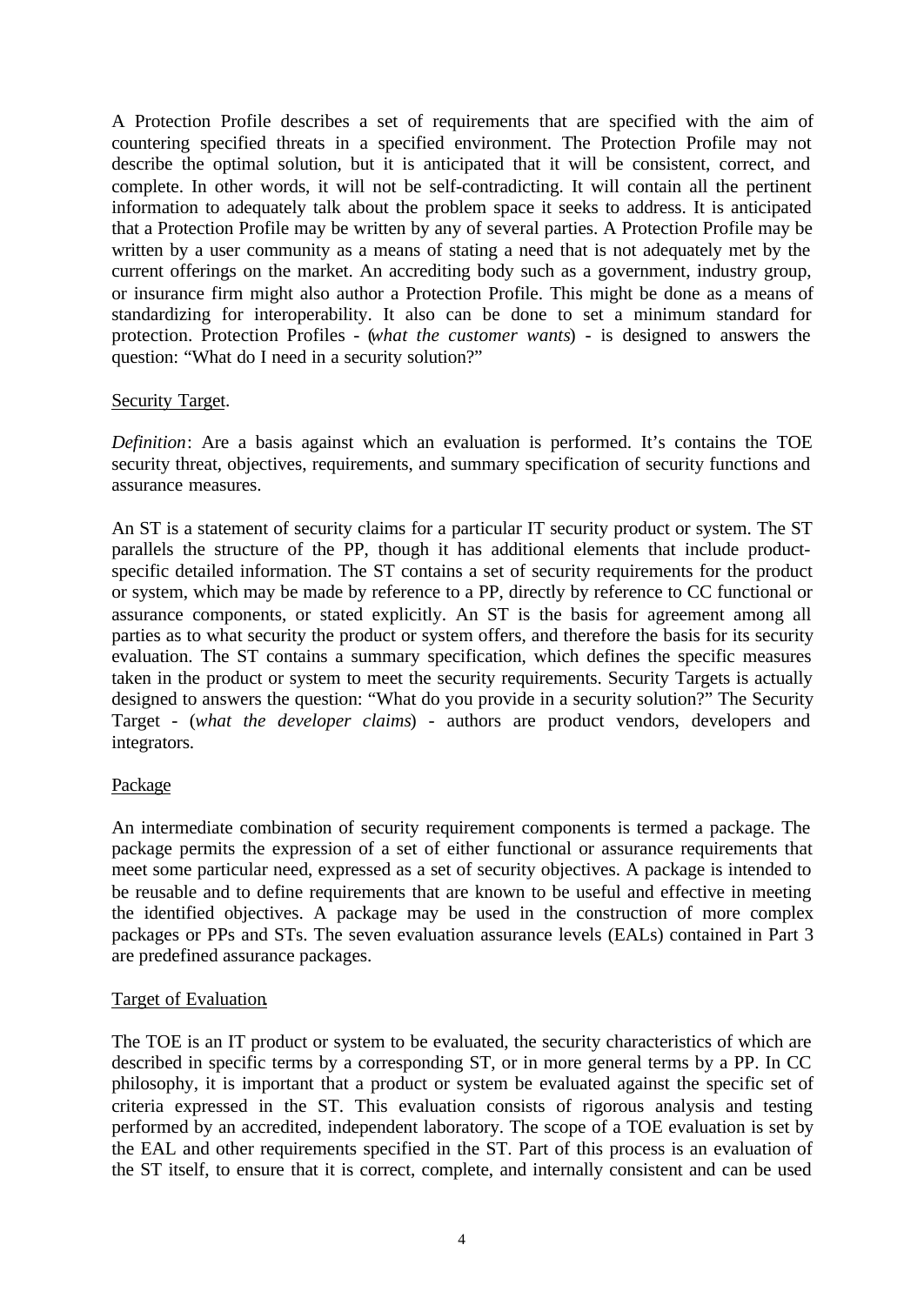as the baseline for the TOE evaluation. In short, TOE - (*the product*) - is an IT product or system and its associated administrator and user guidance documentation that is the subject of an evaluation.

## **CC Building Blocks**.

## Security Functional Requirements.

Security functional requirement are grouped into classes. Classes are the most general grouping of security requirements, and all members of a class share a common focus. There are 11 functionality classes within Part2 of the CC. These are as follows:

Audit, Identification and Authentication, Resource Utilizations, Cryptographic support, Security management, TOE Access, Communications, Privacy, Trusted Path/Channels, User Data Protection, Protection of the TOE Security Functions.

Each of these classes contains a number of families. The requirements within each family share security objectives, but differ in emphasis or rigor.

### Security Assurance Requirements.

Security assurance requirement are grouped into classes. Classes are the most general grouping of security requirements, and all members of a class share a common focus. There are 8 assurance classes within Part3 of the CC.

These are as follows:

Configuration management, Guidance documents, Vulnerability assessment, Delivery and operation, Life cycle support, Assurance maintenance, Development, and Test.

Two additional classes contain the assurance requirements for PPs and STs.

The CC has provided 7 predefined assurance packages known as Evaluation Assurance Levels (EALs).

Brief explanations of EAL:

#### EAL1 - Functionally Tested

This where the applicable where threat to security is not serious, however some confidence in current operation is required. In the evaluation, there is no assistance from TOE developer. The requirements are: Configuration Management, Delivery and Operation, Development, Guidance documents and Tests.

#### EAL2: Structurally Tested

This assurance level is applicable where low to moderate level of independently assured security is required. Here, it requires some cooperation from the developer. It will definitely require no more than good vendor commercial practices. To add to the previous requirements are developer testing, vulnerability analysis, and more extensive independent testing.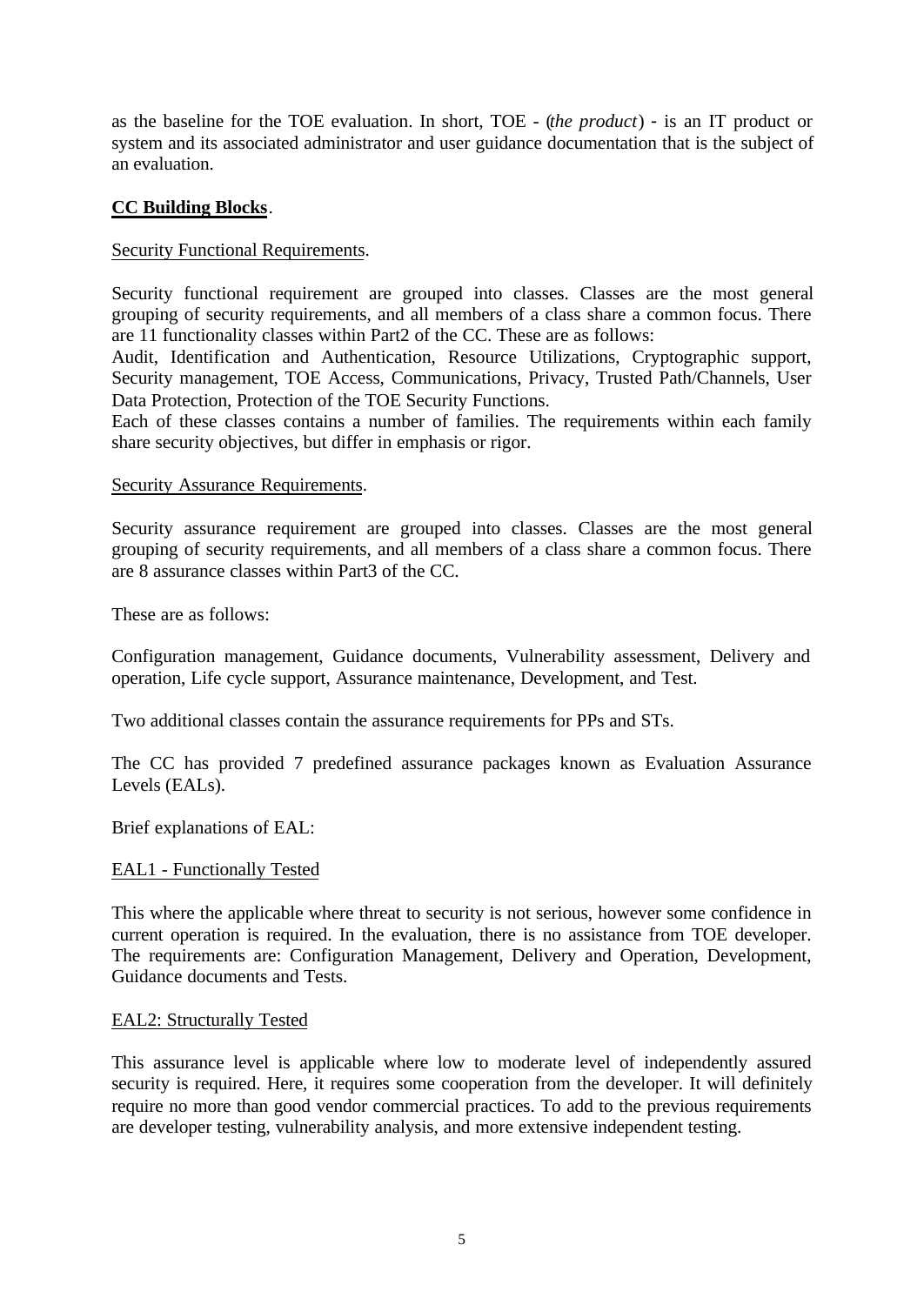## EAL3: Methodically Tested and Checked

It is applicable where moderate level of independently assured security is required. The cooperation from the developer is requires. It places additional requirements on testing, development environment controls and configuration management. The additional requirement is the Life Cycle support.

## EAL4: Methodically Designed, Tested, and Reviewed

This is applicable where moderate to high level of independently assured security is required. It is to ensure that there is some security engineering added to commercial development practices. This currently the highest level likely for retrofit of an existing product. There are additional requirements on design, implementation, vulnerability analysis, development and configuration management.

## EAL5: Semiformally Designed and Tested

It is applicable where high level of independently assured security is required. It requires rigorous commercial development practices and moderate use of specialist engineering techniques with additional requirements on specification, design, and their correspondence.

## EAL6: Semiformally Verified Design and Tested

This evaluation level is applicable where assets are valuable and risks are high and do requires a rigorous development environment. The additional requirements are on analysis, design, development, configuration management, and vulnerability/covert channel analysis.

## EAL7: Formally Verified Design and Tested

This is applicable where assets are highly valuable and risks are extremely high. However, practical use is functionally limited for amenability to formal analysis. The assurance is gained through application of formal methods. The additional requirements for these is testing and formal analysis.

## **Supporting Documents & Tools**

## Common Evaluation Methodology (CEM)

The evaluation methodology of CC is the CEM, the companion methodology document - Common Evaluation Methodology for Information Technology Security Evaluation (CEM). It is a companion to the CC documentation. Its focuses on the actions evaluators must take to determine that CC requirements have been complied with. In other word, its described the actions and activities to be performed by an evaluator in order to conduct a CC evaluation. CEM is used by the evaluation schemes to ensure consistent application of CC requirements across multiple evaluations and multiple schemes. CEM is an important component of mutual recognition. However, CEM have yet to support all of Part 3 of the CC. Part 1 of CEM contains universal principles and general model of evaluation (it is currently obsolescent). Part 2 provides the detailed methodology for evaluations at EAL1 to EAL4. CEM is currently at version 1.0; future expansion of the scope and possible reorganization of CEM is under consideration.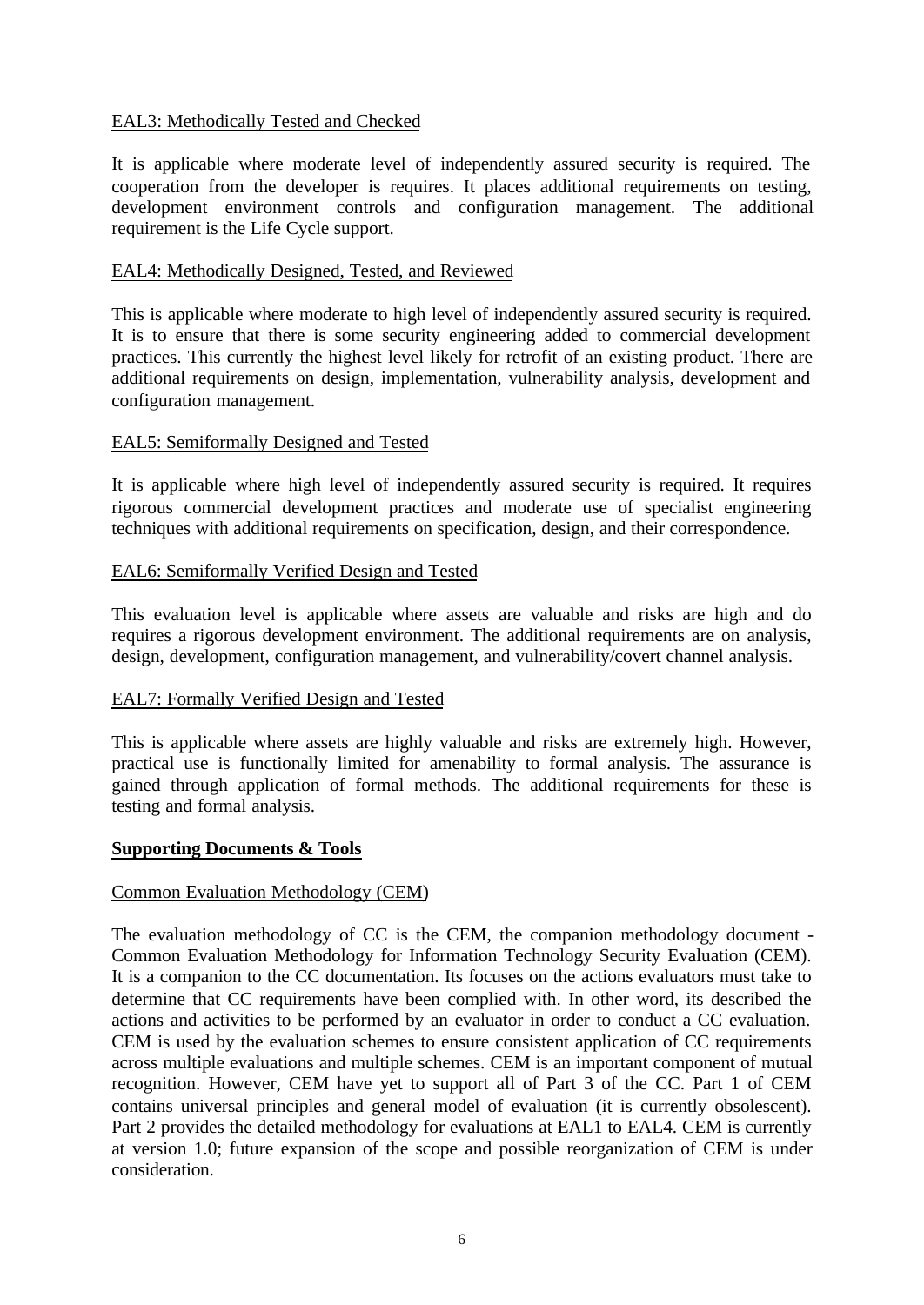# ISO Guide to Writing PPs and STs

ISO has produced a guide to the construction of Protection Profiles (PPs) and Security Target (STs) that is consistent with the CC. The document is primarily aimed at those who are involved in the development of PPs and STs. However, it is also likely to be useful to evaluators of PPs and STs, and those who are responsible for defining and monitoring the application of the methodology for PP and ST evaluations.

## CC ToolBox & CC Profiling Knowledge Database.

It is the language for describing IT product and system security and the grammar for organizing the security requirements into coherent security specification documents. It's a software tools to facilitate transition to CC and facilitates writing PPs and STs. CC Profiling Knowledge Base™ is a database of sample security engineering information. The audience is the PP and ST authors, Novice CC users, and experienced authors. CC Toolbox goal is to promote the international use of the CC. The product is to assist in drafting PPs and STs and can save ST development time if the PP "rds" file is provided to the vendor. The tools help to enforce standard PP and ST format labor extensive work into automated. The tool suggests Policy, Threats, Assumptions, and Objectives statements. The tools provide the front end and/or back end interfaces. The tool is logically and technically solid coding. It is the freeware provided by NSA, whom encourages an open distribution. Download CC Toolbox™ and CC Profiling Knowledge Base™ at http://niap.nist.gov/tools/cctool.html, and http://niap.nist.gov/classes/classdescrip.html

## **Checklist for Procuring CC Products.**

- √ Certification/Validated product required by organizational policy?
- $\sqrt{\phantom{a}}$  Product certified/validated?
	- √ Certified/Validated against a PP?
		- $\sqrt{ }$  PP endorsed by a relevant organization?
- $\sqrt{\phantom{a}}$  Product in Evaluation?
	- √ What stage has the product reached?
	- $\sqrt{\frac{1}{\pi}}$  Can vendor claim be independent verified (e.g. evaluation facility)?
- $\sqrt{\phantom{a}}$  Product not in evaluation?
	- $\sqrt{\phantom{a}}$  Are there plans to enter?
	- $\sqrt{\phantom{a}}$  Are plans credible?
	- $\sqrt{\phantom{a}}$  Does the vendor have any incentive to achieve certification/validation?
	- √ Does vendor have other evaluated products?
- $\sqrt{\phantom{a}}$  Does the PP address the relevant risks?
	- $\sqrt{\phantom{a}}$  Is the intended environment consistent?
		- $\sqrt{\phantom{a}}$  Hardware platform?
		- $\sqrt{\ }$  IT environment available?
		- $\sqrt{\phantom{a}}$  Are risks countered sufficiently?
		- $\sqrt{\phantom{a}}$  Are the assurance measures adequate?
- $\sqrt{\phantom{a}}$  Is the vendor committed to maintaining certification/validation for future release of the products?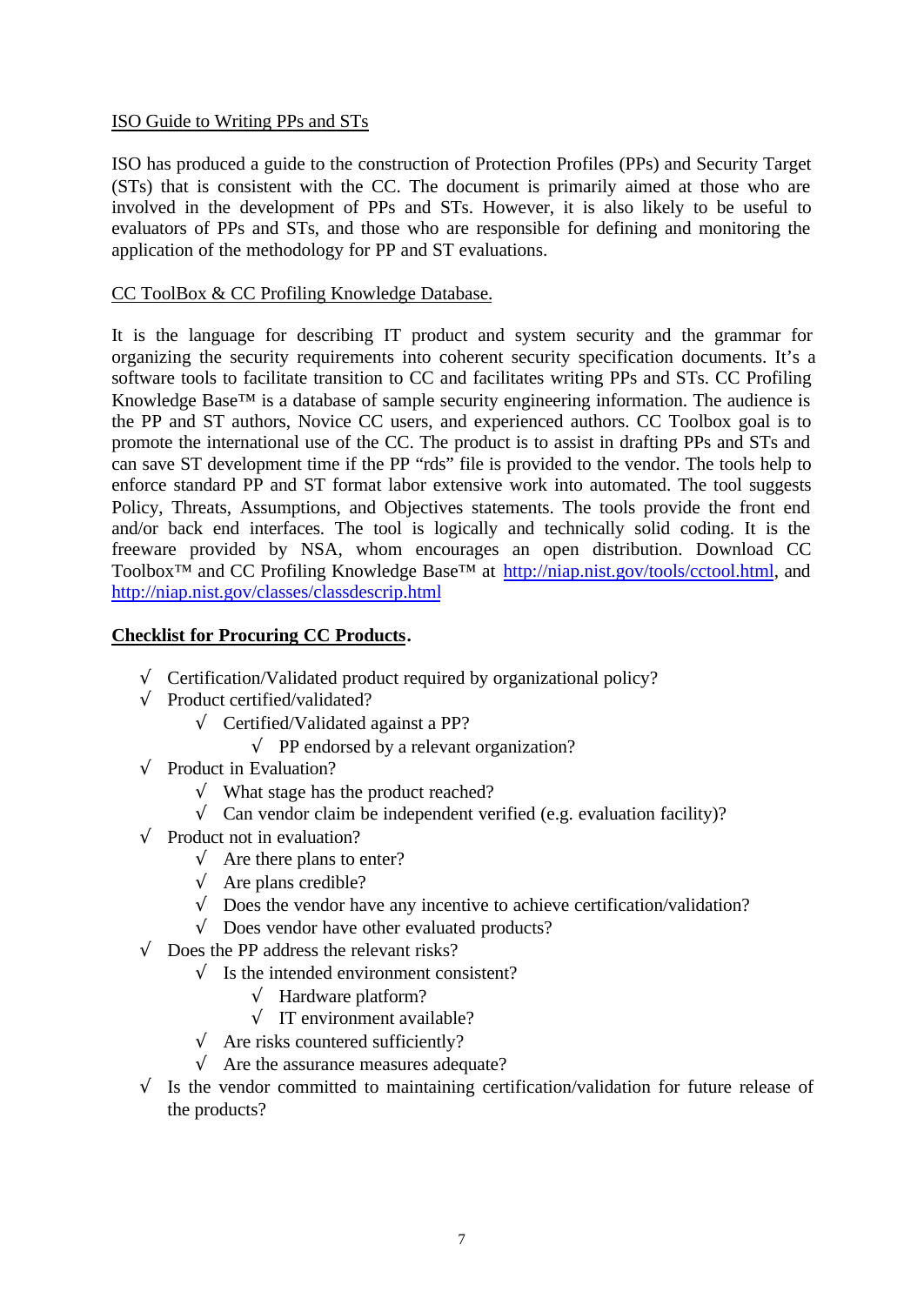## **Some Thoughts, Questions & Issues:**

### Protection Profiles & Security Target - Issue.

What is not as commonly realized is that a vendor may write a PP. The clever vendor might first describe their product in PP format, perhaps with the help of key customers. He would then write the product-specific Security Target in a way that points back to the PP. Not surprisingly, the product matches the requirements perfectly.

A Security Target by itself, being inherently product specific, and would not be as useful to the vendor. The Security Target, by contrast, is implementation specific, and is the document which product evaluations are conducted against. Thus, the Security Target format will not be used to state requirements. The vendor can have his product evaluated against the ST to provide potential customers with the independent testimony as to the truth of the claims he makes about his product.

Pushing a vendor to go to the PP route, rather than using the Security Target alone, should be taken into account as a possible factor in CC projections and strategies. Given that the PP is the anticipatory document, while the Security Target is an expression of what has already been implemented, we can safely say that Security Targets will be of only minimal influence in driving the future course of the security marketplace.

One of the major beneficial functions of the whole CC plan is that those who write PPs will be able to drive the market. The users may have a desire to push the vendors to provide more functionality, and they may choose to use the PP to do so. Which strategy should they pick for the optimal result? The user community can write a PP, that they know can be met by currently available products. This will set a minimum standard. By doing so, however, they get no improvement above the current state of the practice, they may not even get any substantial product differentiation. In the case of a PP, which calls out standards that all competing products easily meet, the user community will at minimum get the benefit of independent evaluation of the products against their profile. The more interesting situation comes when the PP writer wishes to push beyond either the state of the practice or the state of the art. In these cases, the user must weigh the cost against the potential benefit. Clearly, if the user writes a PP with which to push the vendor to greater efforts, the trick will be to push, but not push too far. One wants to write a PP that will inspire the vendors to produce products with new or better functionality. If one sets the standard too high, though, the vendor may either not be able to reach it, or may choose to not try, deeming the cost too high for the perceived benefit.

The "all or nothing" nature of the current evaluation strategy may be misguided in some cases. If, there are no products, which successfully meet the PP, it is in the best interests of both the user community and the vendors to allow dissemination and confirmation of the details of the evaluation results, if the vendor chooses to release them. Given a product, which failed all tests and a product, which failed only one test when evaluated referring to the same PP, the customer would definitely benefit from knowing which product had the better results, even if both failed. Even in cases where one product passed and one product failed by a small margin, the customer may wish to know this. A substantial price difference or the nature of the test that the one product failed may make the failed product the better buy for some applications.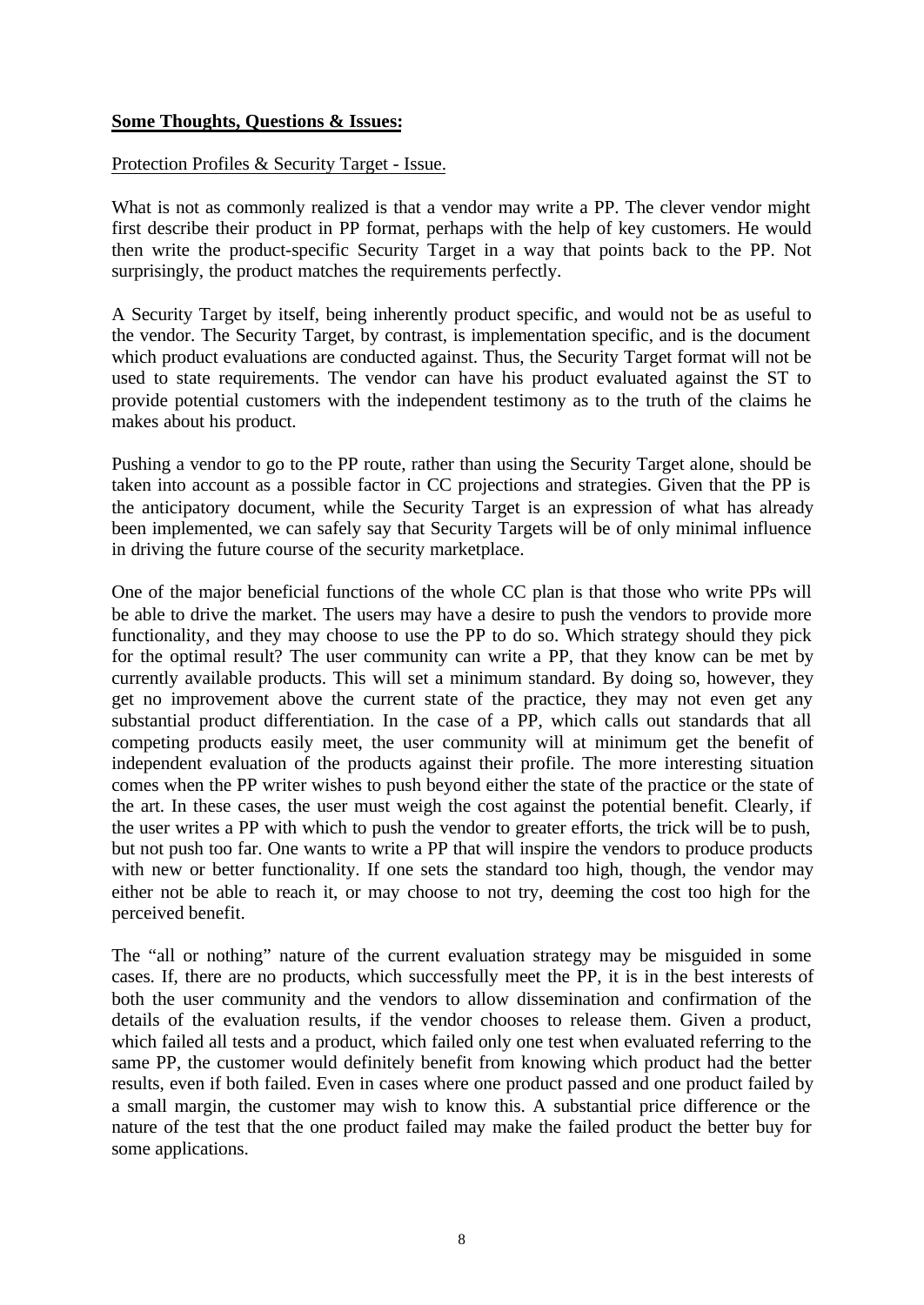## An Alternative Assurance Methodology.

Let us look at the alternatives to the Common Criteria assurance approach.

The general assurance alternatives is to characterize the assurance approaches on a high level concept, one way is to distinguish between process or product evaluation. Another dimension would be to distinguish between different phases; design and development on the one hand or operation on the other hand.The WG 27 of ISO have come up with the ISO project 15443 "A framework for IT security assurance (FrITSA)" studies and categorizes a number of assurance methods. The intent of the framework is to be an aid for the understanding and application of assurance methods. The common criteria approach is a product and system approach, which covers the design and development phase of those products and systems, not the operation phase. The same is true for the approaches represented by the other evaluation criteria, which formed the basis for the Common Criteria, the TCSEC, the European ITSEC and the Canadian CTCPEC.

The methods like the ISO Technical Report "Guidelines for the Management of IT Systems, the Code of Practice which is a British standard and the Baseline Protection Manual deal with the general security situation within one organization and have thus a very different focus. The most obvious alternatives to the Common Criteria assurance approach are the process approaches of the design and development phase.

These are also characterized as "developmental assurance". Those include the SSE-CMM approach, the System Security Engineering Capability Maturity Model and the Trusted Capability Maturity Model. Both models are quite concrete and are based on a Capability Maturity Model developed by the Software Engineering Institute. Other approaches like the developer's Pedigree, the Warranty Assurance and the Supplier's declaration are on a more general level. The well-known ISO 9000 quality assurance standard is also process oriented. The evaluation rating maintenance, which becomes relevant after an evaluation has been completed, is very closely related to the assurance approaches represented by all evaluation criteria.Given this situation with several assurance approaches it is appropriate that the Common Criteria project is open for alternatives. This is explicitly expressed in the scope of the Common Criteria. It is additionally indicated by the openness for assurance requirements from outside the Common Criteria, which was not the case for all the basic criteria, and it is expressed by the existence of the Alternative Assurance Working Group (AAWG) of the Common Criteria project.

The Alternative Assurance Working Group concentrated on developmental assurance. They decided that the fundamental target should be to develop alternative ways to meet the objectives of the Common Criteria Evaluation Assurance Levels (EALs). The Alternative Assurance Working Group laid the focus of their activities on EAL3. They developed an Alternative Assurance Package (AAP3), which is asserted to satisfy the objectives of EAL3. It is clear that the alternative assurance package AAP3 cannot cover all aspects of EAL 3 by developmental assurance methods. So it is split into two parts: Developmental Assurance Level (DAL) and a Subset Evaluation Assurance Level (SEAL).The Developmental Assurance Level part contains the EAL3 requirements covered by the "underlying approaches". These are five more or less well known assurance approaches from the public domain. The Subset Evaluation Assurance Level part contains those EAL3 requirements, which are not covered by the underlying approaches.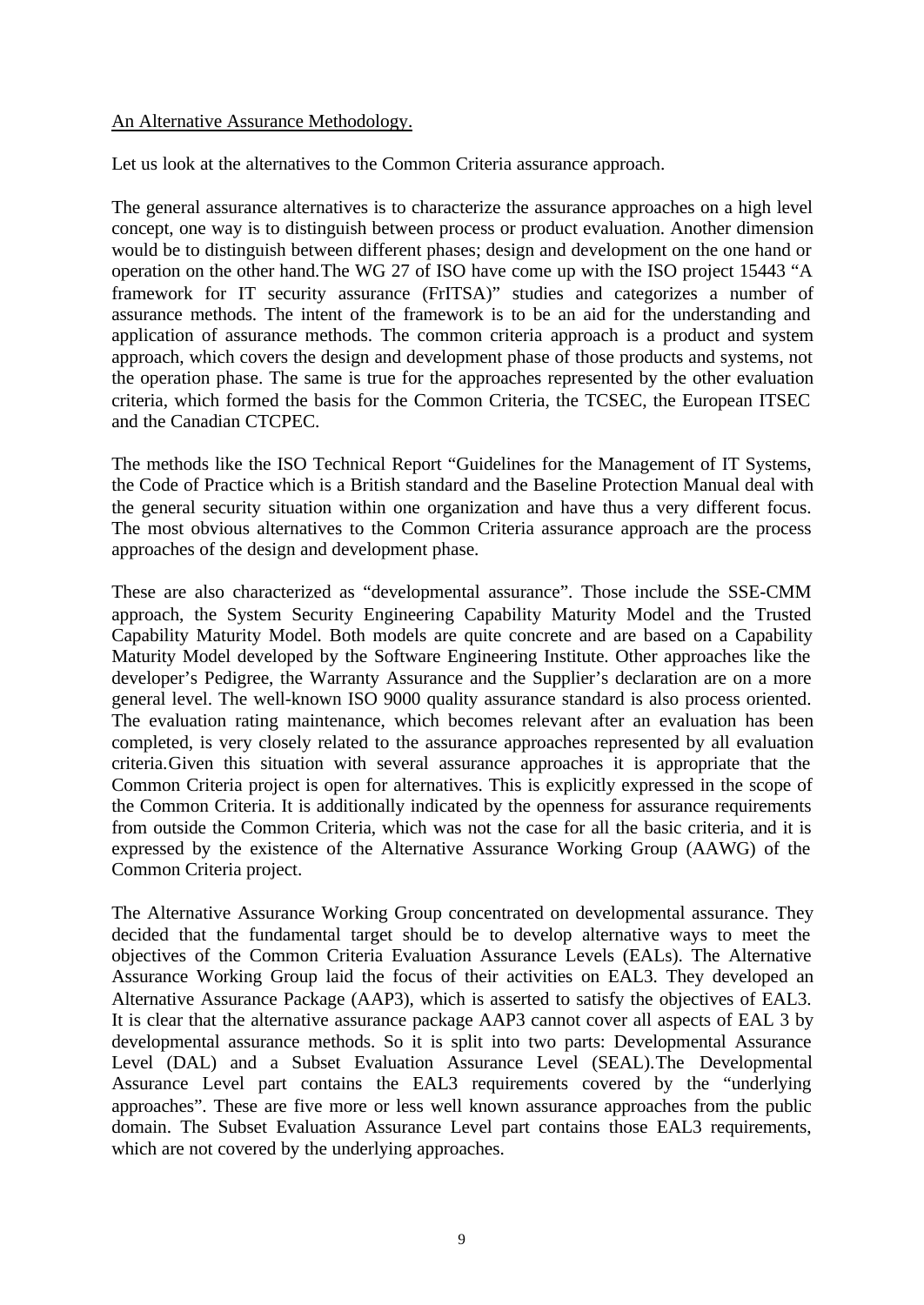Here are the underlying approaches:

- X/Open Security Branding, the assurance method which, provides assurance by conformance testing, vendor warranty and trade mark, where X/Open is a consortium, of companies creating open standards to provide an open system environment.
- ISO 9000 Part 3, the application of ISO 9001 to the development, supply and maintenance of software.
- Trusted Capability Maturity Model.
- System Security Engineering Capability Maturity Model (SSE\_CMM).
- B-Method Engineering Environment, which is based on formal specification, design and proofs.

Combinations of the approaches are possible, for example SSE\_CMM and X/Open Security Branding.The Alternative Assurance Working Group recommends using the SSE\_CMM model as the underlying approach. It is claimed that the Alternative Assurance Package 3 provides coverage of EAL3 requirements for almost all developer action elements, several content and presentation of evidence elements and some evaluator action elements related to testing. The Alternative Assurance Package 3 has certainly the potential of an increase of efficiency for example in cases where many similar products are designed and developed in the same environment and all shall be evaluated. However, on the other hand Alternative Assurance Package 3 still awaits practical application. This is one reason why Alternative Assurance Package 3 cannot be considered as a result of the Common Criteria project being jointly supported by all Common Criteria project organizations.

The lack of practical application experience is the main reason that no developmental assurance requirements have been incorporated in the Common Criteria. If the Common Criteria open for explicitly defined assurance requirements, principally it would be possible to base an evaluation on alternative assurance methods. However, it involved scheme and should include the environment of that specific evaluation. The Common Criteria based evaluations provide "non technical" assurance, which should be considered as an important value over and above what the Common Criteria and the Common Criteria based evaluations provide technically.

The Common Criteria evaluations are based on a published and approved evaluation methodology. The alternative assurance approaches normally do not provide such "nontechnical assurance". This should be considered when analyzing the advantages of applying the Common Criteria. The evolution of alternative assurance approaches is important to get the necessary flexibility. The "alternative" will mean that in some cases the alternative assurance approach is the better one and in others the "traditional" CC evaluation approach. It would be an ideal situation if an appropriate and effective assurance approach is available for each IT product or system depending on its specific environment and background.

## Application of Common Criteria – The Finding.

In the a case study in Computer Security Journal, Volume XVII, Number 2, 2001 have shown how US FAA have applied the Common Criteria to a large system; i.e., the development of Protection Profile for the National Air Space Infrastructure Management System. The scope of the Security services comprises of Application Level Security, Facility Level Security and the WAN Level Security, which involve Telecommunication vendor. The telecommunication service challenges are to define what does an EAL mean in the context of system, in services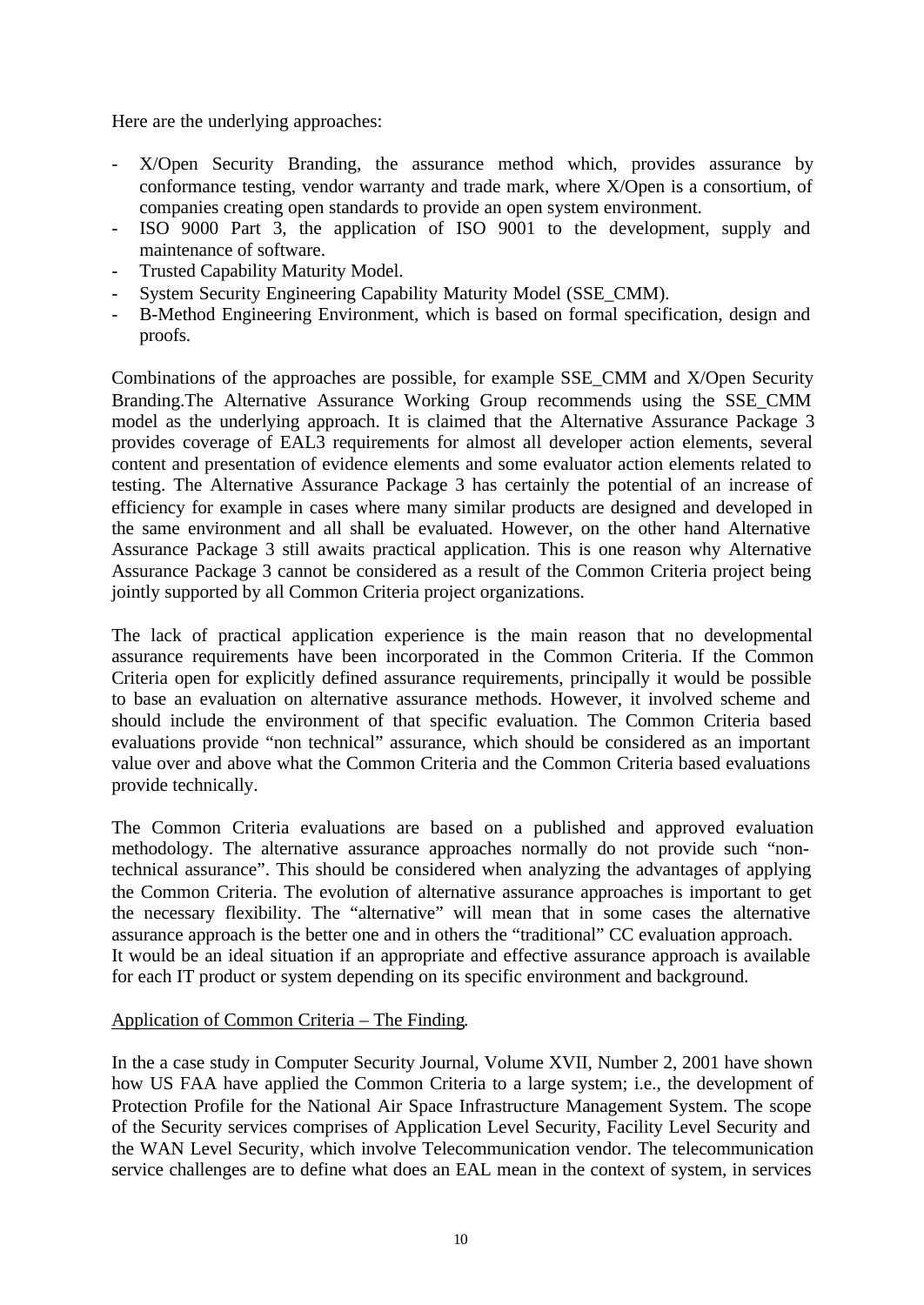contract and after the initial C&A. In the context of a system it reflects the degree of confidence that the collective security architecture has met its security objectives. EAL in the context of services contract represents the security integrity of the functions specified in the PP and measured by QoS parameters. After the initial C&A, the security assurance addresses the operations and maintenance, it's aimed at assuring that the TOE will continue to meet its security target as changes are made to the TOE or its environment. These include the discovery of new threats or vulnerabilities, changes in user requirements, the correction of bugs found in the certified TOE, and other updates to the functionality provided. They are also studying into supplementing the Common Criteria security assurance with periodic System Security Engineering Capability Maturity Model (SSE-CMM) to ensure the product and process issue related to security engineering receive appropriate scrutiny and attention. Common Criteria was known only apply to products and systems (including computer network), however the case study concludes that it is logical and feasible to broaden their application to services contracts, especially telecommunications.

## Cost Effectiveness of Evaluation – The Need.

The security market dilemma on evaluated product is the cost. Consumers "want" an absolute security at no additional cost, no impact on performance and it is available now. The vendors "provide" largest market (profits) at no additional cost to them. It is – "Consumer want a lot for a little" and "Vendor want a little for a lot". So what is the reasonable enough cost that we are looking for? What and When is enough and How do we keep the costs low enough to be reasonable with effective trade off – a technically sound products at a reasonable cost.

Beside the fee paid for evaluation, we need to take into account of indirect costs like the time devoted to producing evidence and the training of evaluators. The evaluation sponsor can spread the cost to the number of large customer; in other case the sponsor or single customer may have to bear all the costs on their own.

#### Other Issues.

There are few other issues that required further consideration by the board of the CC such as the following:

- 1. The interpretation of CC, There could be an interpreted drift by different scheme. Currently the interpretation is handle by the CCIMB.
- 2. The CC evaluation does not cover the assessment of the algorithm strength. Cryptography evaluation must go together with the FIPS 140-1, the cryptography standard.
- 3. Evaluation Methodology of the CC is using CEM. CEM however, currently only cover up to EAL4.
- 4. Using of the CC in other application such as the critical infrastructure, the telecommunication sector.
- 5. Need to work closely with ISO SC 27 which have the common criteria related activities such as CD 15292 – protection profile registration procedure, PTDR 15446 Guide on the production of protection profile and security target and WD 15443 conformance declaration for IT security.
- 6. More research should be put forward for more automated tools that will assist the usage of CC and the evaluation process.
- 7. There are some misunderstandings of usage of the CC in IT security communities.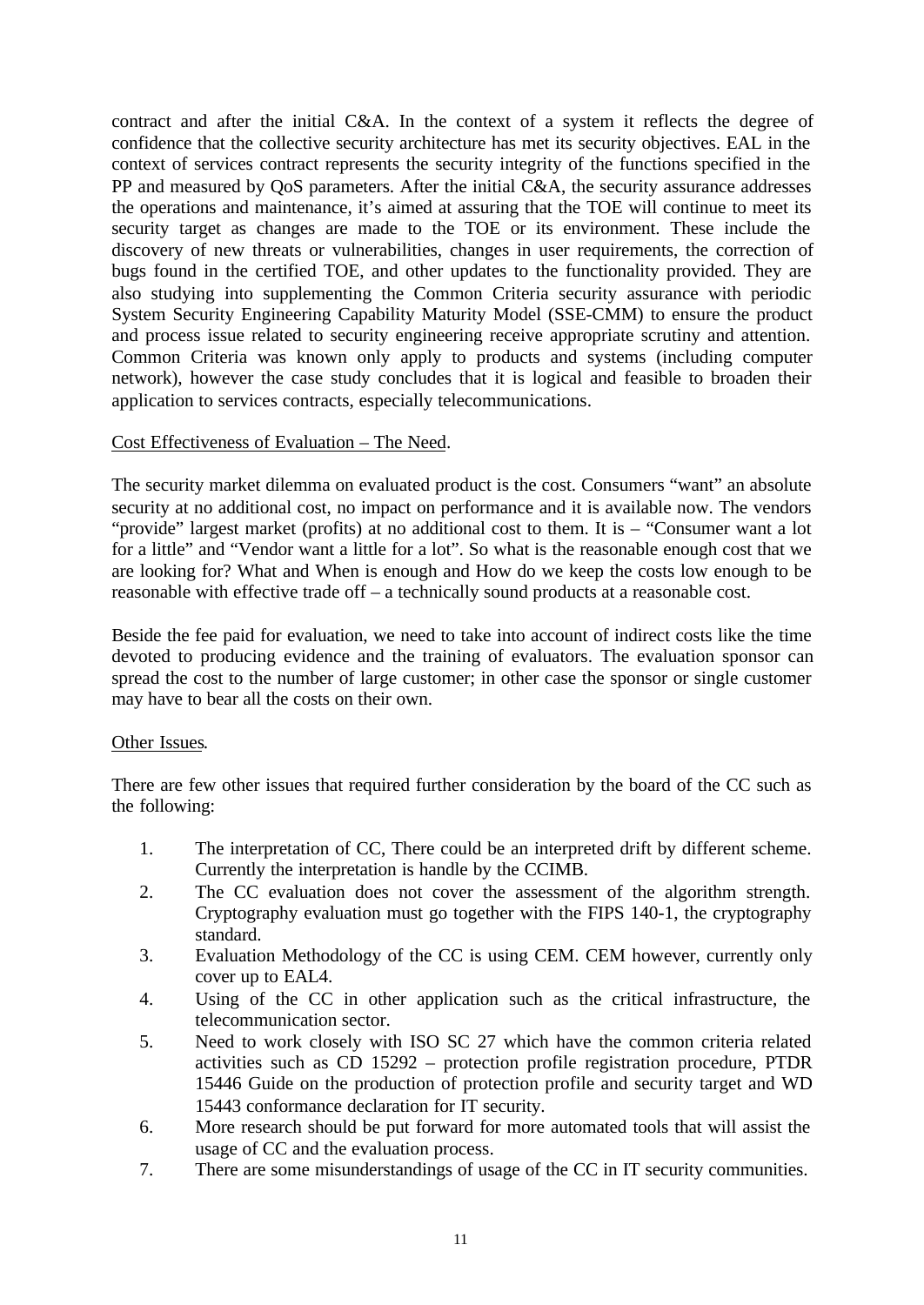8. The acceptance of the CC among the IT Security vendors and industry.

# **CONCLUSION**

The international presence of the Common Criteria delivers proof of quality and reliability of the product internationally and offers comparability with globally competitive categorical product. The Common Criteria provides an added advantage to its security evaluation: it endows international recognition and trust in the quality of the security product. Specification of security properties of IT systems and products that address unauthorized disclosure (confidentiality, privacy), unauthorized modification (integrity), loss of use (availability) serves the scope of the CC. The CC is the basis for the comparison of results of independent evaluations. CC is applicable to IT security countermeasures implemented in HW, SW, and firmware. The CC is independent of technology, in user-defined combinations. Outside the Scope of the CC are the "People-based" and physical security countermeasure implementations.

However, CC does not run without flaws and it needs further thought and improvement. There is a need for us to look at more effective and efficient evaluation methodology that is internationally accepted. We should look at the interpretation and rational of the assurance evaluation of CC at other perspective and out of the box. There should be more effort in developing automated tools for the CC. The most concern of all is the cost of evaluation; there should be some mechanism to reduce the cost of evaluation.

Nevertheless, the CC and assurance evaluation do not solve all the security issues! The CC can only assist the IT security communities to have the assurance they need and may push the vendor and developer for better security solution. IT Security is a process, which requires the effort from every individual and management in every organization. It is not just managing the risk and managing the threat; it is the security processes of Assessment, Prevention, Detection and Response; it is a cycle.

References:

- 1. http://www.niap.nist.gov/cc-scheme
- 2. http://www.commoncriteria.org
- 3. http://niap.nist.gov/cc-scheme/iccc/program.html, 1<sup>st</sup> International CC conference proceeding materials.
- 4. Van Essen, Ulrich, "CC and Alternative Assurance, Future Applications of CC, Common Criteria and Developmental Assurance",1<sup>st</sup> International CC conference, German Information Security Agency (BSI)
- 5. Grainger, Gray, "Common Criteria Tool", 1<sup>st</sup> International CC conference.
- 6. Syntegra Inc, UK, "Common Criteria User Guide", 1999.
- 7. http://niap.nist.gov/tools/cctool.html
- 8. http://niap.nist.gov/classes/classdescrip.html
- 9. http://csrc.nist.gov/cc/info/infolist.htm
- 10. http://www.radium.ncsc.mil/tpep/library/ccitse/cc\_over.html
- 11. http://csrc.nist.gov/cc/ccv20/ccv2list.htm
- 12. Olthoff, Kenneth G, "Thoughts and Questions on Common Criteria Evaluation", National Security Agency.